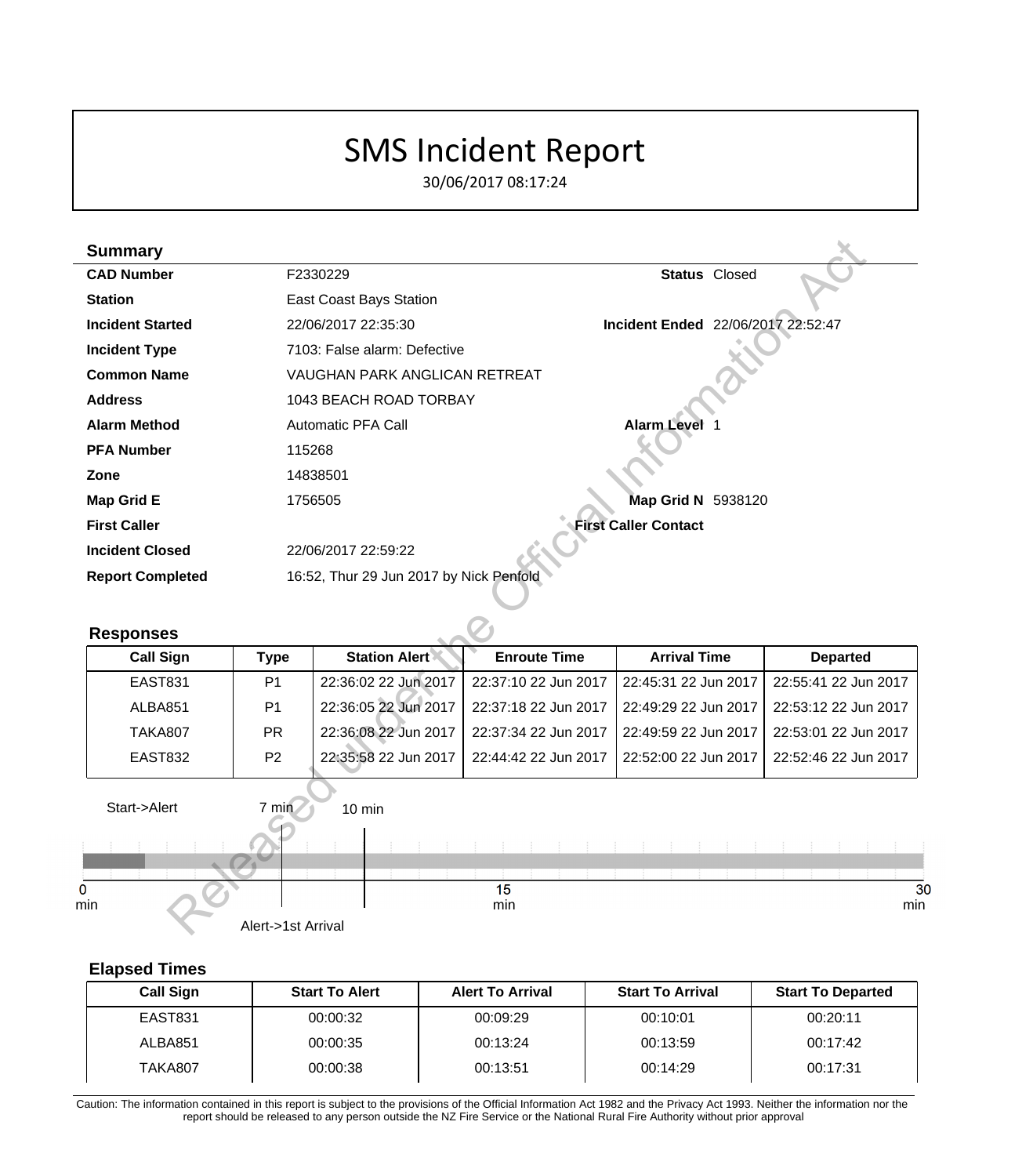| <b>SMS Incident Report</b> | F2330229 |
|----------------------------|----------|
|----------------------------|----------|

EAST832 00:00:28 00:16:02 00:16:30 00:17:16

| <b>Message Log</b> |                                                                                     |  |  |
|--------------------|-------------------------------------------------------------------------------------|--|--|
| Time               | <b>Message</b>                                                                      |  |  |
| 22:35:31           | AL: 115268 22:35:30 INITIAL - AL                                                    |  |  |
| 22:35:31           | PANEL: MAIN BUILDING                                                                |  |  |
| 22:35:37           | ** LOI search completed at 22/06/17 22:35:37                                        |  |  |
| 22:35:39           | <b>ACCESS NO: -83-52</b>                                                            |  |  |
| 22:35:45           | <b>DIRECTIONS: NEAR LONG BAY DR</b>                                                 |  |  |
| 22:35:50           | ** Recommended unit EAST831 for requirement PUMP (>4.1 km)                          |  |  |
| 22:35:50           | ** Recommended unit EAST832 for requirement PUMP (>4.1 km)                          |  |  |
| 22:35:50           | ** Recommended unit ALBA851 for requirement PUMP (>8.1 km)                          |  |  |
| 22:35:50           | ** Recommended unit TAKA807 for requirement CANBACKUP (>9.7 km)                     |  |  |
| 22:37:11           | Unit EAST831 [K1 : PROCEEDING TO INCIDENT]                                          |  |  |
| 22:37:18           | Unit ALBA851 [K1 : PROCEEDING TO INCIDENT]                                          |  |  |
| 22:37:34           | Unit TAKA807   K1 : PROCEEDING TO INCIDENT                                          |  |  |
| 22:44:15           | Duplicate Event:Location = 44 WAIAU ST AUCKLANDCross Street 1ASHCRAIG CTCross       |  |  |
| 22:44:15           | Street 2MORLIE PL, Type = ADV 2I ADVISED INFORMATION, Subtype = default 2,          |  |  |
| 22:44:15           | , Caller Ph Number =<br>Caller Name =<br>Caller Address =                           |  |  |
| 22:44:15           | ,TORBAY,AUCKLAND, Call Source = POLICEAlarm            Level1Inc InfoINFMT CAN HEAR |  |  |
| 22:44:15           | SIRENS GOING OFF AT BEACH - UK WHAT IT IS FOR, Event Source = Police 111            |  |  |
| 22:44:16           | ** Cross Referenced to Event # F2330231 at: 22/06/17 22:44:16                       |  |  |
| 22:44:16           | TD NOW                                                                              |  |  |
| 22:44:16           | End of Duplicate Event data                                                         |  |  |
| 22:44:16           | HEADLINE: INFMT CAN HEAR SIRENS GOING OFF AT BEACH - UK WHAT IT IS FOR              |  |  |
| 22:44:16           | <b>RRRR</b>                                                                         |  |  |
| 22:44:16           | COMING FROM LONG BAY DIRECTION                                                      |  |  |
| 22:44:16           | C/T CAN HEAR THEM ALSO                                                              |  |  |
| 22:44:16           | SOUNDS LIKE CIVIL DEFENCE SIRENS                                                    |  |  |
| 22:44:16           | INFMT ASKING IF THERE IS ANYTHING OF CONCERN IN THE AREA                            |  |  |
| 22:44:16           | INFMT SAYS IT SOUNDS LIKE MORE THAN ONE SIREN IN DIFFERENT AREAS                    |  |  |
| 22:44:16           |                                                                                     |  |  |
| 22:44:16           | (POL2FIR) - ANYTHING YOU ARE AWARE OF?                                              |  |  |
| 22:44:16           | FIR2POL: AFFIRM - WE ARE RESPONDING TO A FIRE ALARM ACTIVATION AT THE ANGLICAN      |  |  |
| 22:44:16           | <b>RETREAT</b>                                                                      |  |  |
| 22:44:16           | ** LOI search completed at 22/06/17 22:43:53                                        |  |  |
| 22:44:16           | ** Event Type changed from POL2FIR to ADV at: 22/06/17 22:44:01                     |  |  |
| 22:44:16           | ** Event Priority changed from 2 to 9 at: 22/06/17 22:44:01                         |  |  |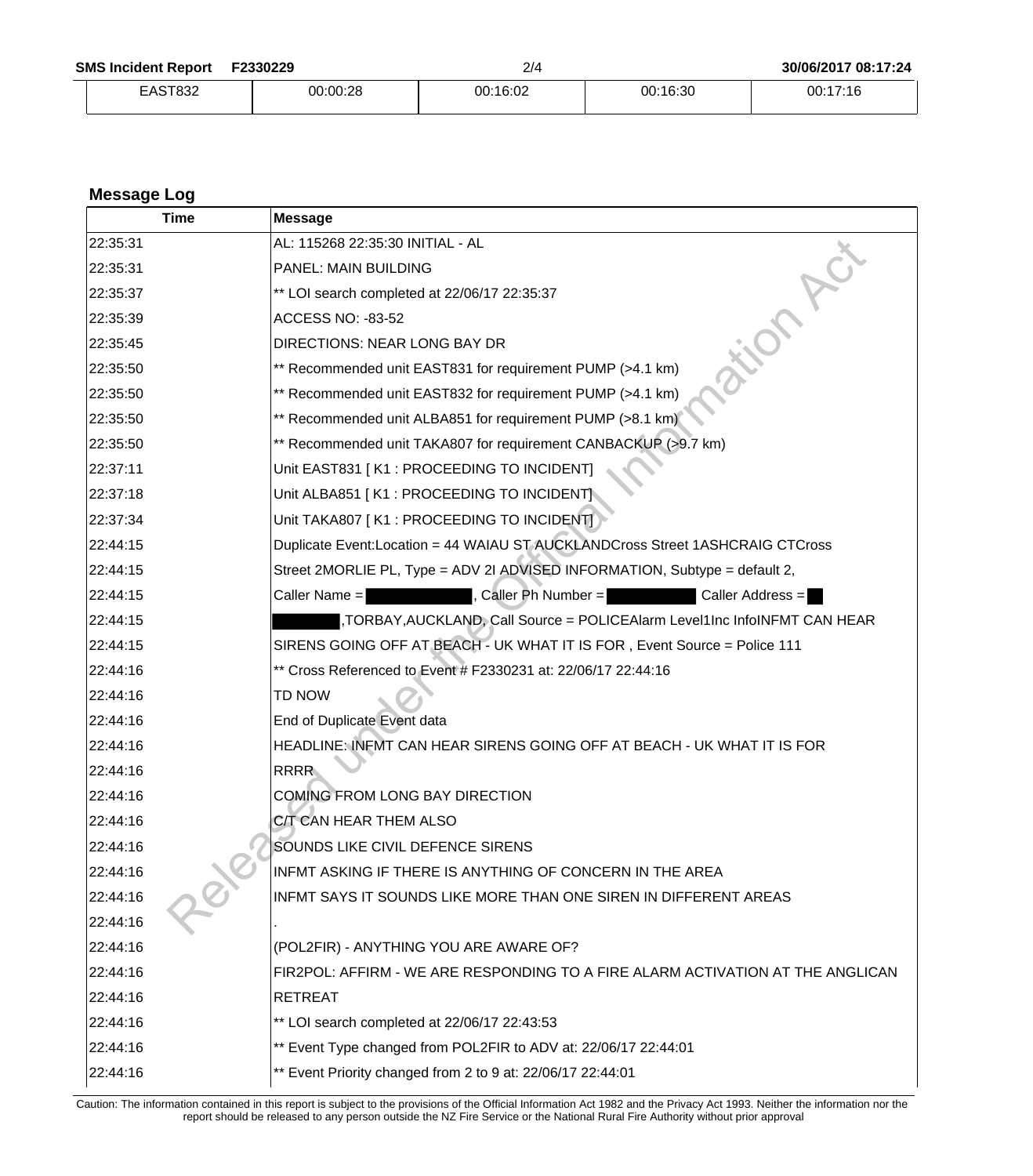| <b>SMS Incident Report</b>     | F2330229                          | 3/4                                                                        | 30/06/2017 08:17:24 |
|--------------------------------|-----------------------------------|----------------------------------------------------------------------------|---------------------|
| 22:44:43                       |                                   | Unit EAST832 [K1 : PROCEEDING TO INCIDENT]                                 |                     |
| 22:44:49                       | Unit EAST832 [ KC : UNIT CALLING] |                                                                            |                     |
| 22:45:18                       | Unit EAST831 [ KC : UNIT CALLING] |                                                                            |                     |
| 22:45:23                       | Unit EAST831 [ KC : UNIT CALLING] |                                                                            |                     |
| 22:45:29                       |                                   | Unit EAST832 [SITREP : ] RESPONDING SFF IN CHARGE PLUS 3                   |                     |
| 22:45:32                       |                                   | Unit EAST831 [ K77 : NOTHING SHOWING]                                      |                     |
| 22:45:35                       | Unit EAST831 [SITREP: ] COPY      |                                                                            |                     |
| 22:49:04                       | Unit EAST831 [ KC : UNIT CALLING] |                                                                            |                     |
| 22:49:29                       |                                   | Unit ALBA851 [K2 : IN ATTENDANCE AT INCIDENT]                              |                     |
| 22:49:33                       |                                   | Unit EAST831 [ SITREP : ] SO PENFOLD - PS MAIN BUILDING - LOWER GROUND     |                     |
| 22:49:59                       |                                   | Unit TAKA807 [K2 : IN ATTENDANCE AT INCIDENT]                              |                     |
| 22:52:00                       |                                   | Unit EAST832 [ K2 : IN ATTENDANCE AT INCIDENT]                             |                     |
| 22:52:24                       | Unit EAST831 [ KC : UNIT CALLING] |                                                                            |                     |
| 22:52:47                       |                                   | Unit EAST832 [ K4 : ON RT INSIDE NORMAL TURNOUT AREA]                      |                     |
| 22:52:48                       |                                   | Unit EAST831 [K46-3 : STOP MESSAGE: FALSE ALARM DEFECTIVE APPARATUS] K28-1 |                     |
| 22:52:54                       |                                   | Unit EAST831 [K28-1: RETURN OTHER RESPONDING UNITS]                        |                     |
| 22:53:02                       |                                   | Unit TAKA807 [K3 : ON RT OUTSIDE NORMAL TURNOUT AREA]                      |                     |
| 22:53:13                       |                                   | Unit ALBA851 [K3 : ON RT OUTSIDE NORMAL TURNOUT AREA]                      |                     |
| 22:55:42                       |                                   | Unit EAST831 [K4 : ON RT INSIDE NORMAL TURNOUT AREA]                       |                     |
| 22:59:21                       |                                   | ** Assigned Result Code: STRU, Detailed Event Type: 7100, Qualifier 1: Q1, |                     |
| 22:59:21                       | Qualifier 2:                      |                                                                            |                     |
| <b>Incident</b>                |                                   |                                                                            |                     |
| <b>CAD Number</b>              | F2330229                          |                                                                            |                     |
| <b>Incident Reporter</b>       | Nick Penfold                      |                                                                            |                     |
| <b>Incident Controller</b>     | N Penfold                         |                                                                            |                     |
| <b>Distance Travelled (km)</b> | 5                                 |                                                                            |                     |
| <b>Delay In Receiving Call</b> |                                   |                                                                            |                     |
|                                |                                   |                                                                            |                     |
| <b>False Alarm</b>             |                                   |                                                                            |                     |
| <b>Detector Type</b>           | Smoke detector                    |                                                                            |                     |
| <b>False Alarm Cause</b>       |                                   | Equipment   Unable to classify                                             |                     |
| Other Cause                    |                                   | The alarms in the area indicated were checked and non had operated.        |                     |
|                                |                                   |                                                                            |                     |

#### **Incident**

| <b>CAD Number</b>              | F2330229       |
|--------------------------------|----------------|
| <b>Incident Reporter</b>       | Nick Penfold   |
| <b>Incident Controller</b>     | N Penfold      |
| <b>Distance Travelled (km)</b> | 5              |
| <b>Delay In Receiving Call</b> |                |
| <b>False Alarm</b>             |                |
| <b>Detector Type</b>           | Smoke detector |
| $-1$ $-1$ $-$                  | _              |

### **Property Details**

| 1.1                         |                                             |
|-----------------------------|---------------------------------------------|
| Occupant                    |                                             |
| <b>Building Owner</b>       |                                             |
| <b>General Property Use</b> | Church, Cemetery, Religious use             |
| <b>Special Property Use</b> | Residential Property - not classified above |